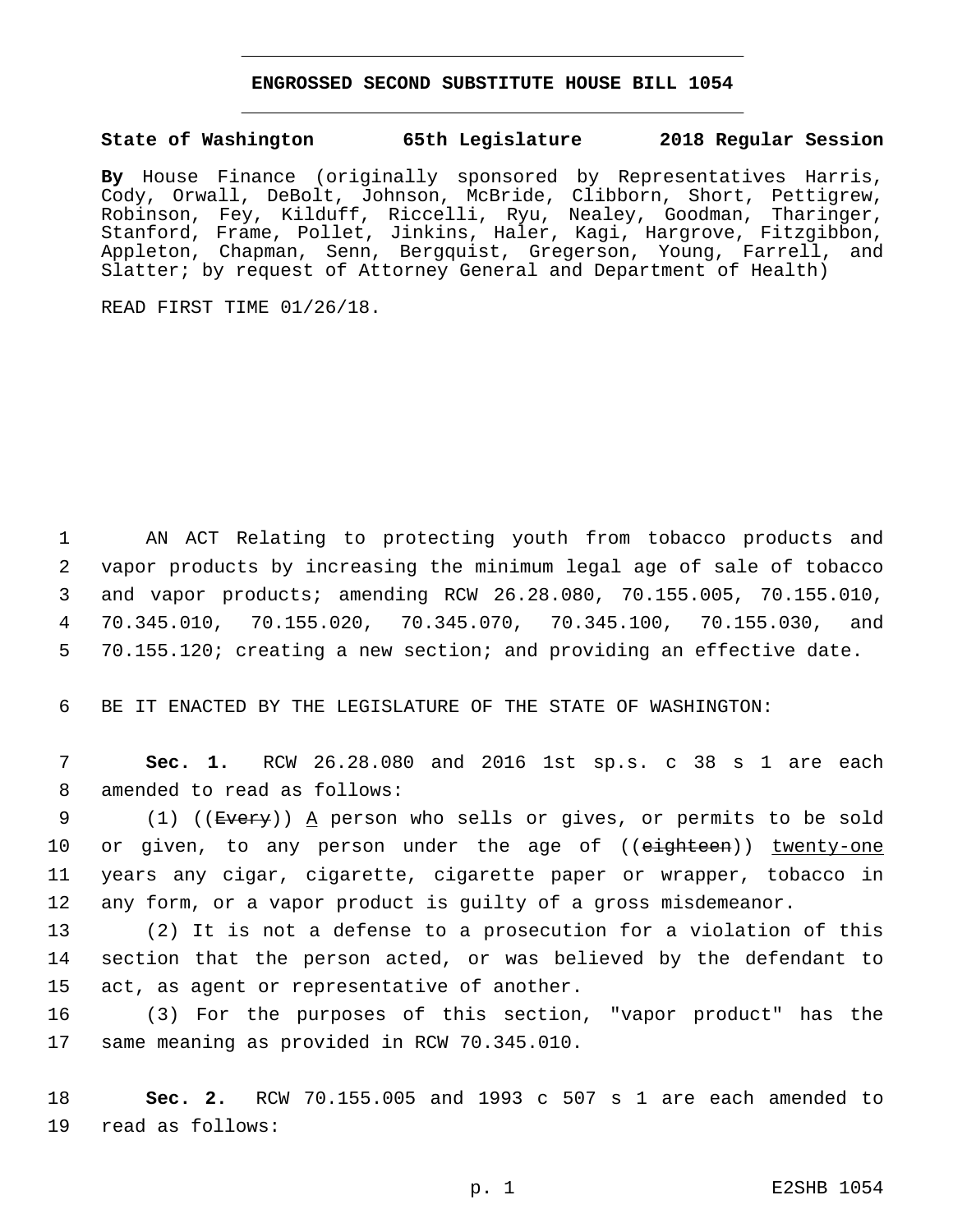(1) The legislature finds that chapter ..., Laws of 2018 (this act) furthers the public health, safety, and welfare by reducing youth access to addictive and harmful products.

 (2) While present state law prohibits the sale and distribution 5 of tobacco and vapor products to ((minors)) youth under the age of 6 eighteen, youth obtain ((tobacco)) these products with ease. ((Availability and lack of enforcement put tobacco products in the 8 hands of youth.)

 (3) The legislature recognizes that many people who purchase 10 cigarettes for minors are between the ages of eighteen to twenty. By decreasing the number of eligible buyers in high school, raising the minimum legal age to sell tobacco and vapor products will decrease 13 the access of students to tobacco products. According to the 2014 14 healthy youth survey, forty-one percent of tenth graders say it is "sort of easy" to "very easy" to get cigarettes. Nationally, among 16 youth who smoke, more than twice as many get their cigarettes from social sources than from a store or vending machine.

 (4) The legislature recognizes that ninety-five percent of smokers start by the age of twenty-one.

 (5) The legislature recognizes that jurisdictions across the country are increasing the age of sale for tobacco products to twenty-one. More than two hundred localities in fourteen states have 23 raised the minimum legal smoking age to twenty-one. In June 2015, the 24 state of Hawaii became the first state in the nation to pass legislation increasing the smoking age to twenty-one. California followed in 2016.

 (6) The legislature recognizes the scientific report issued by the national institute of medicine, one of the most prestigious scientific authorities in the United States, which predicted that increasing the age of sale for tobacco products in the United States to twenty-one will significantly reduce the number of adolescents and young adults who start smoking, reduce deaths from smoking, and immediately improve the health of adolescents, young adults, young mothers, and their children.

 (7) The legislature recognizes the national institute of medicine report predicted increasing the tobacco sale age will make the greatest difference among those ages fifteen to seventeen, who will no longer be able to pass for legal age and will have a harder time getting tobacco products from older classmates and friends. The national institute of medicine report also predicted raising the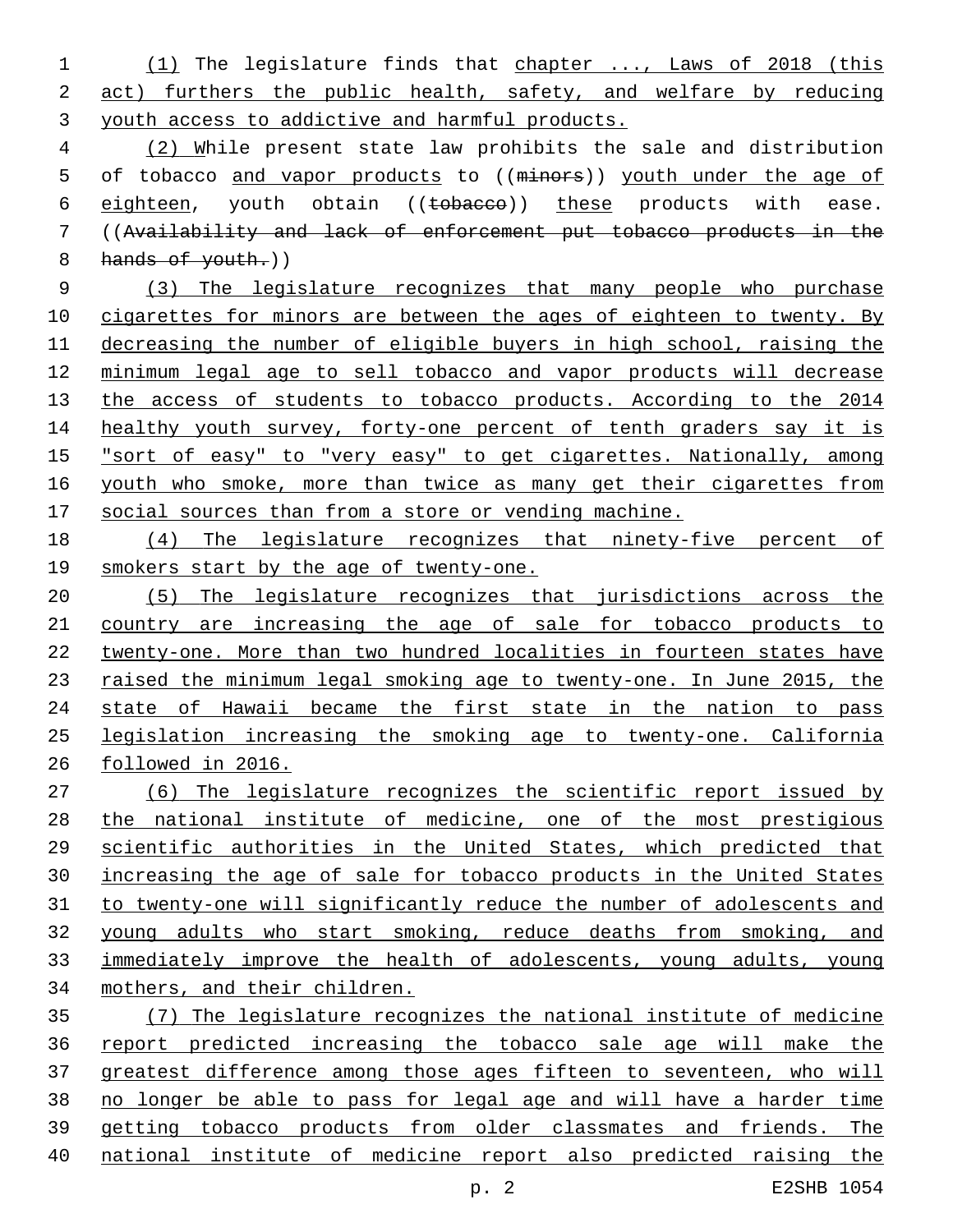minimum age for the sale of tobacco products in the United States to 2 twenty-one will, over time, reduce the smoking rate by about twelve 3 percent and smoking-related deaths by ten percent.

 (8) The legislature recognizes scientific study of the brain is 5 increasingly showing that the brain continues to be highly vulnerable to addictive substances until age twenty-five. Nicotine adversely affects the development of the cerebral cortex and hippocampus in adolescents.

 (9) The legislature recognizes that a strategy of increasing the minimum legal age for alcohol was highly successful in reducing adverse effects of alcohol consumption. A national drinking age of twenty-one resulted in reduced alcohol consumption among youth, decreased alcohol dependence, and has led to significant reductions in drunk driving fatalities.

 (10) The legislature recognizes that if the age of sale is raised to twenty-one, eighteen to twenty year olds will likely substitute 17 other in-store purchases for cigarettes. The legislature recognizes that when Needham, Massachusetts raised the smoking age to twenty-one 19 in 2005, no convenience stores went out of business.

 (11) The legislature recognizes that reducing the youth smoking 21 rate will save lives and reduce health care costs. Every year, two billion eight hundred ten million dollars in health care costs can be directly attributed to tobacco use in Washington. Smoking-caused government expenditures cost every Washington household eight hundred twenty-one dollars per year.

 (12) Federal law requires states to enforce laws prohibiting sale and distribution of tobacco products to minors in a manner that can reasonably be expected to reduce the extent to which the products are available to minors. It is imperative to effectively reduce the sale, distribution, and availability of tobacco products to minors.

 **Sec. 3.** RCW 70.155.010 and 2009 c 278 s 1 are each amended to 32 read as follows:

33 The definitions set forth in RCW 82.24.010 ((shall)) apply to this chapter. In addition, for the purposes of this chapter, unless 35 otherwise required by the context:

36 (1) "Board" means the Washington state liquor ((control)) and 37 cannabis board.

 (2) "Internet" means any computer network, telephonic network, or 39 other electronic network.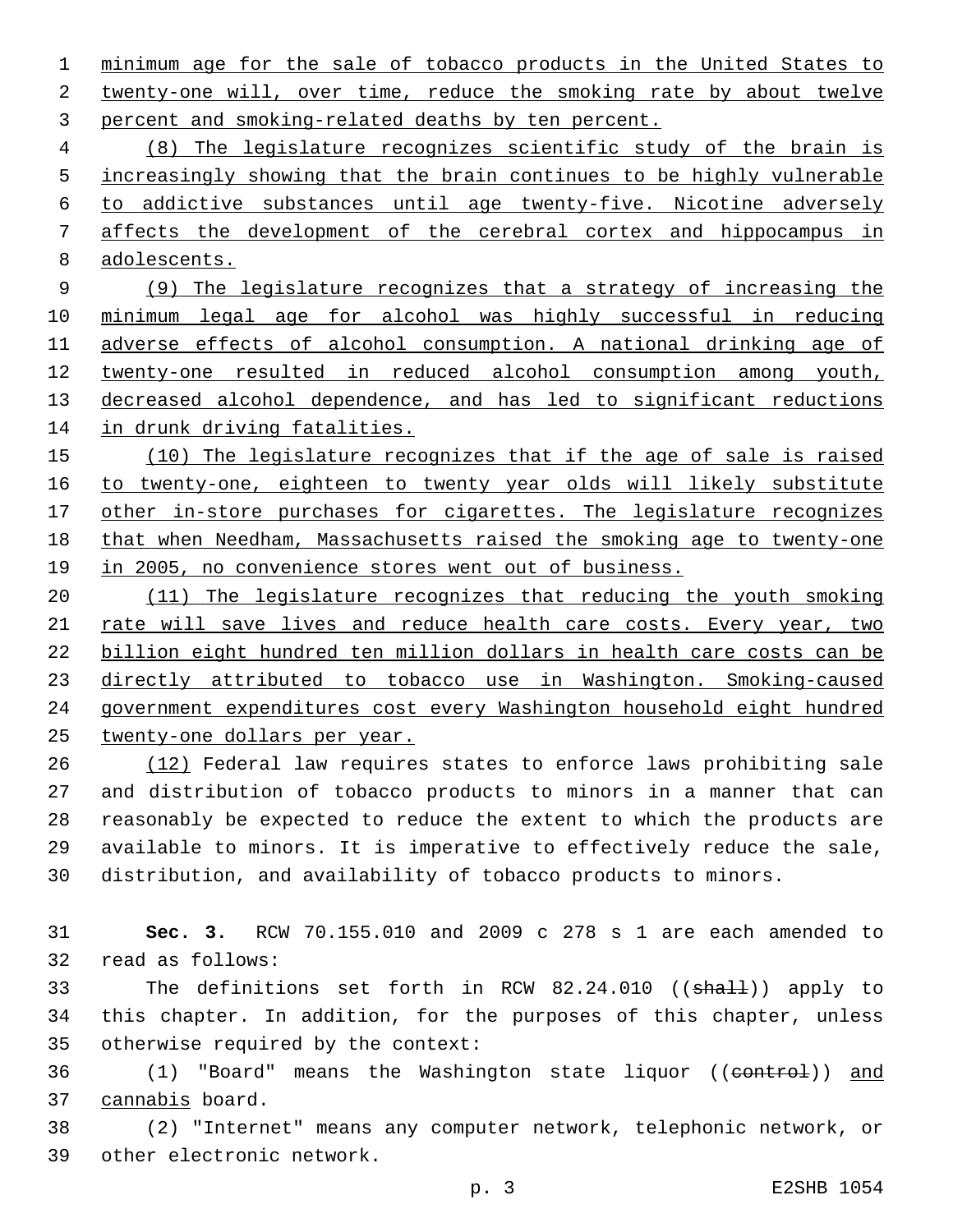(3) (("Minor" refers to an individual who is less than eighteen 2 years old.

 $(4)$ )) "Sample" means a tobacco product distributed to members of the general public at no cost or at nominal cost for product 5 promotion purposes.

6  $((+5))$   $(4)$  "Sampling" means the distribution of samples to 7 members of the public.

 $((+6))$   $(5)$  "Tobacco product" means a product that contains tobacco and is intended for human use, including any product defined 10 in RCW 82.24.010(2) or 82.26.010( $(\frac{1}{1})$ )  $(21)$ , except that for the purposes of RCW 70.155.140 only, "tobacco product" does not include cigars defined in RCW 82.26.010 as to which one thousand units weigh 13 more than three pounds.

 (6) "Vapor product" has the same meaning as defined in RCW 70.345.010.

 **Sec. 4.** RCW 70.345.010 and 2016 1st sp.s. c 38 s 4 are each 17 amended to read as follows:

 The definitions in this section apply throughout this chapter 19 unless the context clearly requires otherwise.

(1) "Board" means the Washington state liquor and cannabis board.

 (2) "Business" means any trade, occupation, activity, or enterprise engaged in for the purpose of selling or distributing 23 vapor products in this state.

 (3) "Child care facility" has the same meaning as provided in RCW 70.140.020.25

 (4) "Closed system nicotine container" means a sealed, prefilled, and disposable container of nicotine in a solution or other form in which such container is inserted directly into an electronic cigarette, electronic nicotine delivery system, or other similar product, if the nicotine in the container is inaccessible through customary or reasonably foreseeable handling or use, including reasonably foreseeable ingestion or other contact by children.

 (5) "Delivery sale" means any sale of a vapor product to a 34 purchaser in this state where either:

 (a) The purchaser submits the order for such sale by means of a telephonic or other method of voice transmission, the mails or any other delivery service, or the internet or other online service; or

 (b) The vapor product is delivered by use of the mails or of a delivery service. The foregoing sales of vapor products constitute a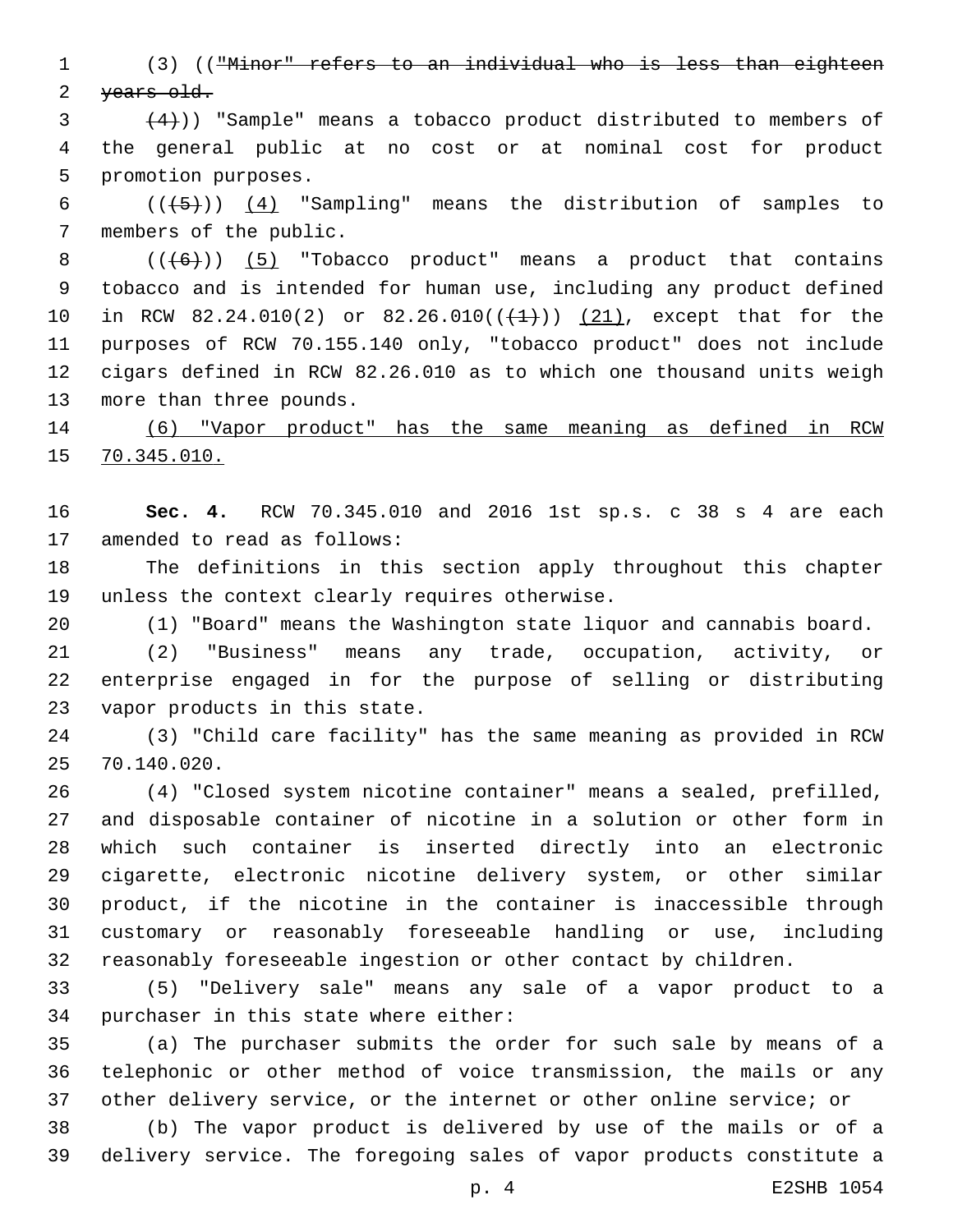delivery sale regardless of whether the seller is located within or without this state. "Delivery sale" does not include a sale of any vapor product not for personal consumption to a retailer.

(6) "Delivery seller" means a person who makes delivery sales.

(7) "Distributor" means any person who:5

 (a) Sells vapor products to persons other than ultimate 7 consumers; or

 (b) Is engaged in the business of selling vapor products in this state and who brings, or causes to be brought, into this state from 10 outside of the state any vapor products for sale.

 (8) "Liquid nicotine container" means a package from which nicotine in a solution or other form is accessible through normal and foreseeable use by a consumer and that is used to hold soluble nicotine in any concentration. "Liquid nicotine container" does not 15 include closed system nicotine containers.

 (9) "Manufacturer" means a person who manufactures and sells 17 vapor products.

 (10) "Minor" refers to an individual who is less than 19 ((eighteen)) twenty-one years old.

 (11) "Person" means any individual, receiver, administrator, executor, assignee, trustee in bankruptcy, trust, estate, firm, copartnership, joint venture, club, company, joint stock company, business trust, municipal corporation, the state and its departments and institutions, political subdivision of the state of Washington, corporation, limited liability company, association, society, any group of individuals acting as a unit, whether mutual, cooperative, 27 fraternal, nonprofit, or otherwise.

 (12) "Place of business" means any place where vapor products are sold or where vapor products are manufactured, stored, or kept for 30 the purpose of sale.

 (13) "Playground" means any public improved area designed, equipped, and set aside for play of six or more children which is not intended for use as an athletic playing field or athletic court, including but not limited to any play equipment, surfacing, fencing, signs, internal pathways, internal land forms, vegetation, and 36 related structures.

 (14) "Retail outlet" means each place of business from which 38 vapor products are sold to consumers.

 (15) "Retailer" means any person engaged in the business of 40 selling vapor products to ultimate consumers.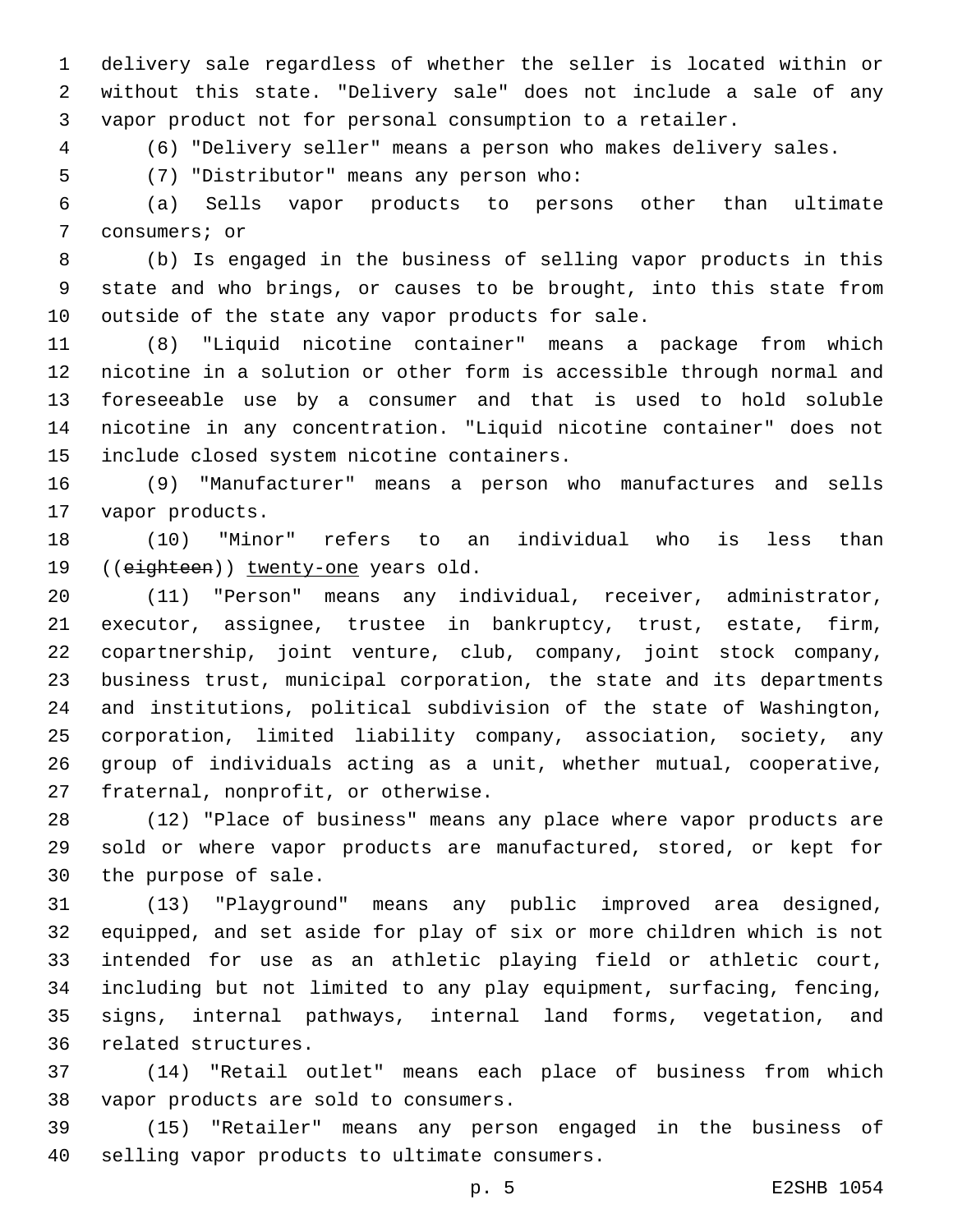(16)(a) "Sale" means any transfer, exchange, or barter, in any manner or by any means whatsoever, for a consideration, and includes 3 and means all sales made by any person.

 (b) The term "sale" includes a gift by a person engaged in the business of selling vapor products, for advertising, promoting, or as 6 a means of evading the provisions of this chapter.

(17) "School" has the same meaning as provided in RCW 70.140.020.

 (18) "Self-service display" means a display that contains vapor products and is located in an area that is openly accessible to customers and from which customers can readily access such products without the assistance of a salesperson. A display case that holds vapor products behind locked doors does not constitute a self-service 13 display.

 (19) "Vapor product" means any noncombustible product that may contain nicotine and that employs a heating element, power source, electronic circuit, or other electronic, chemical, or mechanical means, regardless of shape or size, that can be used to produce vapor 18 or aerosol from a solution or other substance.

 (a) "Vapor product" includes any electronic cigarette, electronic cigar, electronic cigarillo, electronic pipe, or similar product or device and any vapor cartridge or other container that may contain nicotine in a solution or other form that is intended to be used with or in an electronic cigarette, electronic cigar, electronic cigarillo, electronic pipe, or similar product or device.

 (b) "Vapor product" does not include any product that meets the definition of marijuana, useable marijuana, marijuana concentrates, marijuana-infused products, cigarette, or tobacco products.

 (c) For purposes of this subsection (19), "marijuana," "useable marijuana," "marijuana concentrates," and "marijuana-infused products" have the same meaning as provided in RCW 69.50.101.

 **Sec. 5.** RCW 70.155.020 and 1993 c 507 s 3 are each amended to 32 read as follows:

 A person who holds a license issued under RCW 82.24.520 or 82.24.530 shall:34

 (1) Display the license or a copy in a prominent location at the 36 outlet for which the license is issued; and

 (2) Display a sign concerning the prohibition of tobacco sales to 38 minors.

39 Such sign shall: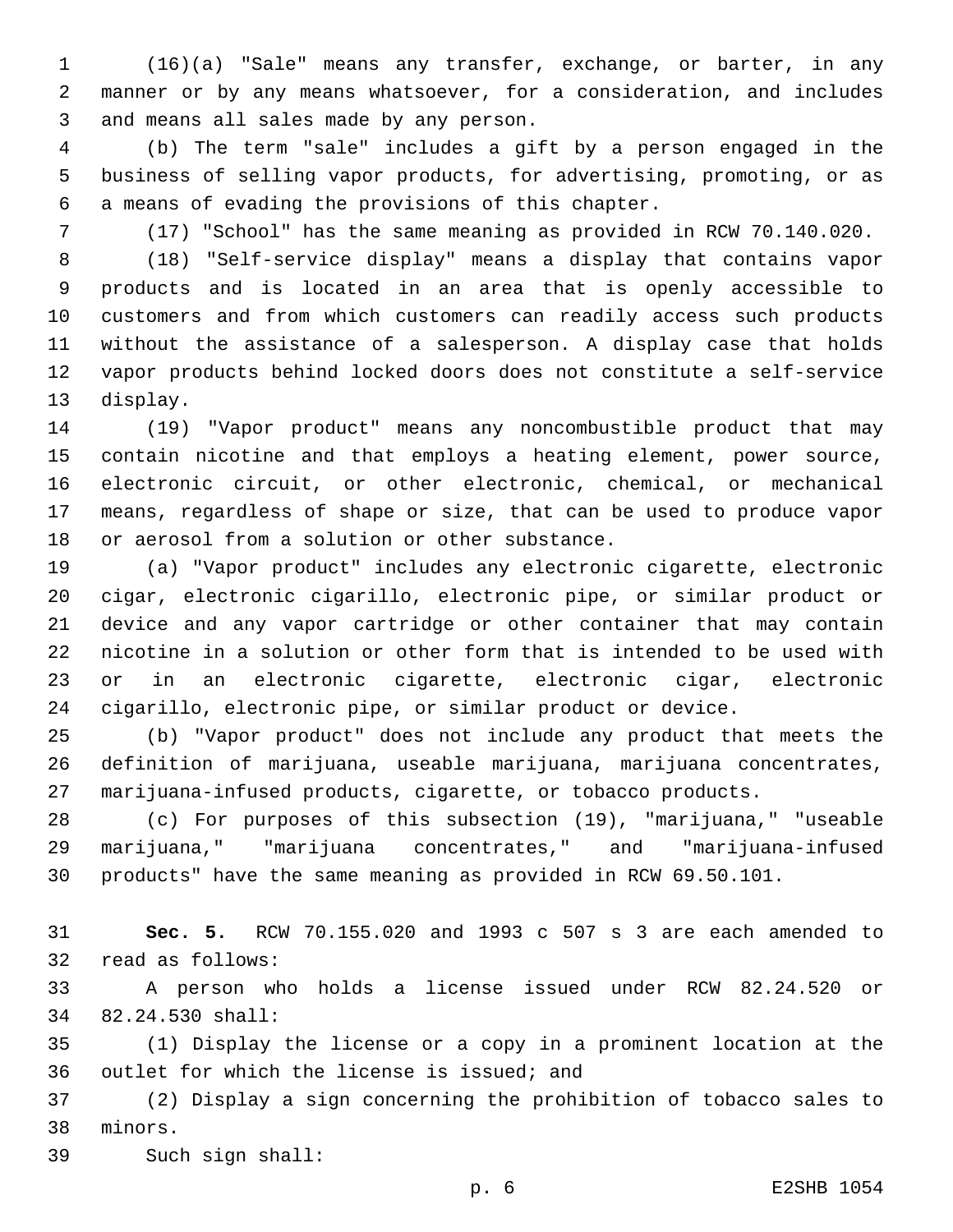1 (a) Be posted so that it is clearly visible to anyone purchasing 2 tobacco products from the licensee;

3 (b) Be designed and produced by the department of health to read: 4 "THE SALE OF TOBACCO PRODUCTS TO PERSONS UNDER AGE ((18)) 21 IS 5 STRICTLY PROHIBITED BY STATE LAW. IF YOU ARE UNDER ((18)) 21, YOU 6 COULD BE PENALIZED FOR PURCHASING A TOBACCO PRODUCT; PHOTO ID 7 REQUIRED"; and

8 (c) Be provided free of charge by the liquor ((control)) and 9 cannabis board.

10 **Sec. 6.** RCW 70.345.070 and 2016 1st sp.s. c 38 s 12 are each 11 amended to read as follows:

 (1) Except as provided in subsection (2) of this section, a person who holds a retailer's license issued under this chapter must display a sign concerning the prohibition of vapor product sales to 15 minors. Such sign must:

16 (a) Be posted so that it is clearly visible to anyone purchasing 17 vapor products from the licensee;

18 (b) Be designed and produced by the department of health to read: 19 "The sale of vapor products to persons under age ((eighteen)) twenty-20 one is strictly prohibited by state law. If you are under age 21 ((eighteen)) twenty-one, you could be penalized for purchasing a 22 vapor product; photo id required;" and

23 (c) Be provided free of charge by the department of health.

 (2) For persons also licensed under RCW 82.24.510 or 82.26.150, the board may issue a sign to read: "The sale of tobacco or vapor 26 products to persons under age ((eighteen)) twenty-one is strictly 27 prohibited by state law. If you are under age ((eighteen)) twenty- one, you could be penalized for purchasing a tobacco or vapor product; photo id required," provided free of charge by the board.

30 (3) A person who holds a license issued under this chapter must 31 display the license or a copy in a prominent location at the outlet 32 for which the license is issued.

33 **Sec. 7.** RCW 70.345.100 and 2016 1st sp.s. c 38 s 19 are each 34 amended to read as follows:

35 (1) No person may offer a tasting of vapor products to the 36 general public unless:

37 (a) The person is a licensed retailer under RCW 70.345.020;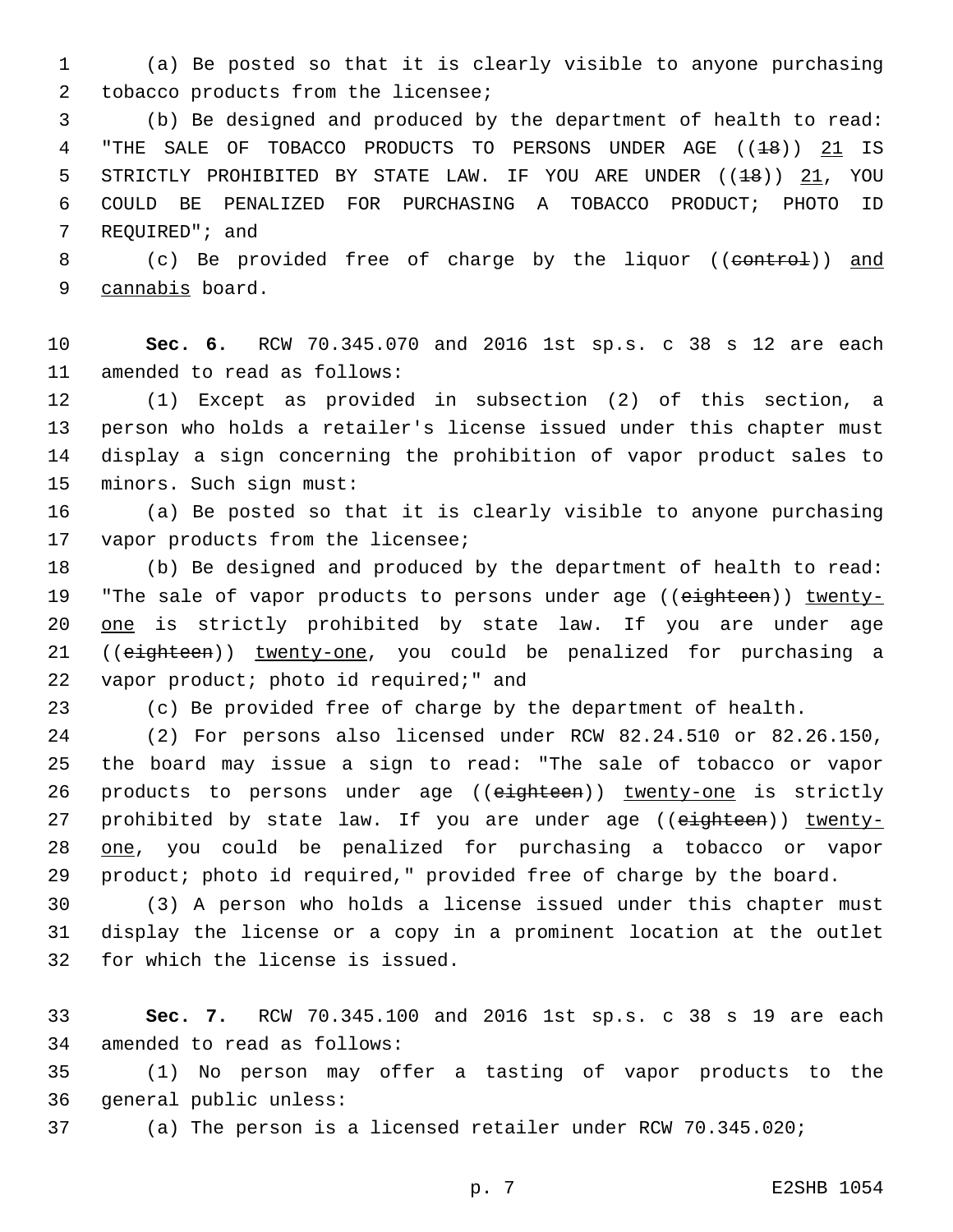(b) The tastings are offered only within the licensed premises operated by the licensee and the products tasted are not removed from 3 within the licensed premises by the customer;

 (c) Entry into the licensed premises is restricted to persons 5 ((eighteen)) twenty-one years of age or older;

 (d) The vapor product being offered for tasting contains zero milligrams per milliliter of nicotine or the customer explicitly consents to a tasting of a vapor product that contains nicotine; and

 (e) If the customer is tasting from a vapor device owned and maintained by the retailer, a disposable mouthpiece tip is attached to the vapor product being used by the customer for tasting or the 12 vapor device is disposed of after each tasting.

(2) A violation of this section is a misdemeanor.

 **Sec. 8.** RCW 70.155.030 and 1994 c 202 s 1 are each amended to 15 read as follows:

 (1) No person shall sell or permit to be sold any tobacco product through any device that mechanically dispenses tobacco products unless the device is located fully within premises from which 19 ((minors)) persons under the age of twenty-one are prohibited or in 20 industrial worksites where ((minors)) persons under the age of twenty-one are not employed and not less than ten feet from all 22 entrance or exit ways to and from each premise.

 (2) The board shall adopt rules that allow an exception to the requirement that a device be located not less than ten feet from all entrance or exit ways to and from a premise if it is architecturally impractical for the device to be located not less than ten feet from 27 all entrance and exit ways.

 **Sec. 9.** RCW 70.155.120 and 2016 1st sp.s. c 38 s 2 are each amended to read as follows:29

 (1) The youth tobacco and vapor products prevention account is created in the state treasury. All fees collected pursuant to RCW 82.24.520, 82.24.530, 82.26.160, and 82.26.170 and funds collected by the liquor and cannabis board from the imposition of monetary penalties shall be deposited into this account, except that ten percent of all such fees and penalties shall be deposited in the 36 state general fund.

 (2) Moneys appropriated from the youth tobacco and vapor products prevention account to the department of health shall be used by the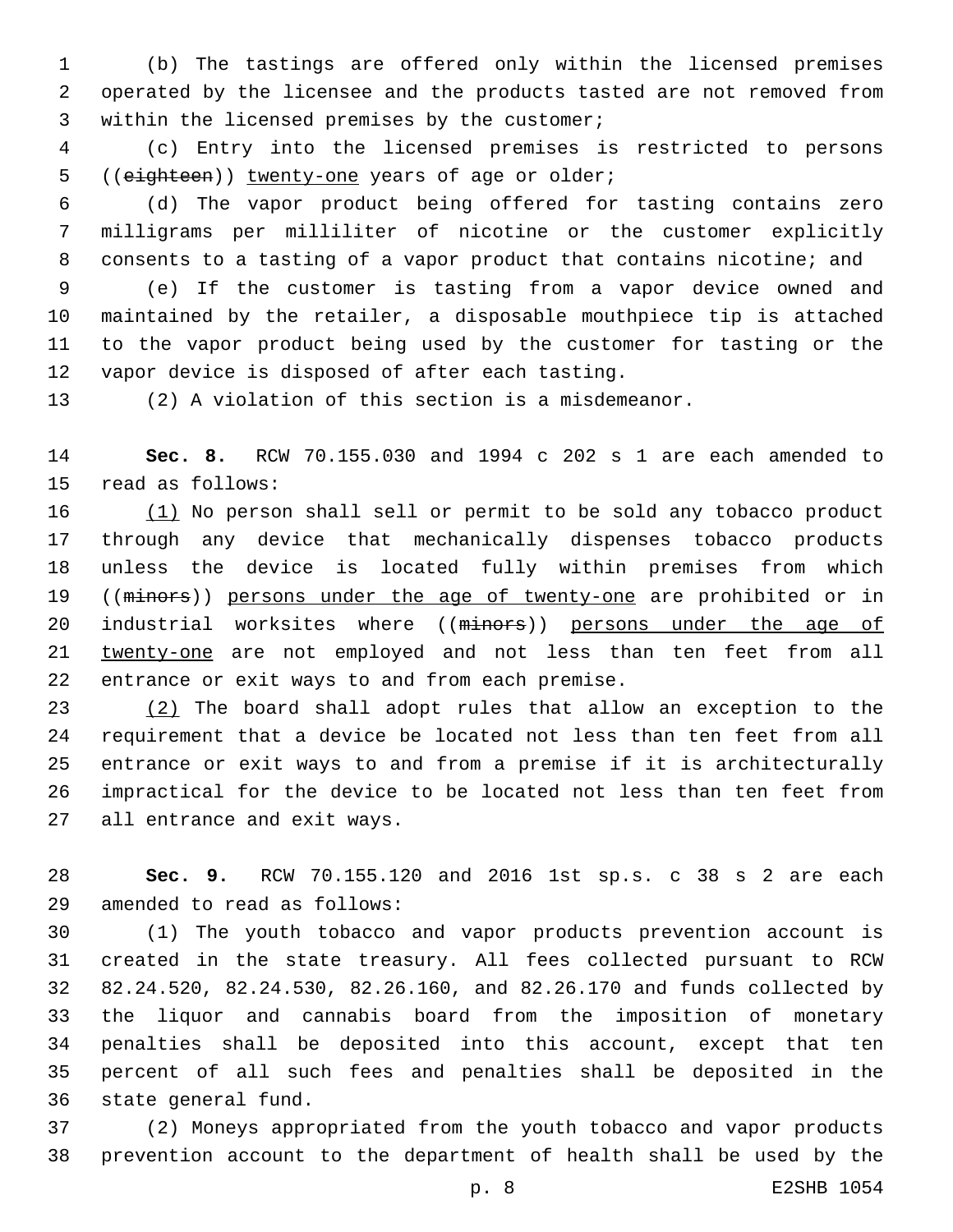department of health for implementation of this chapter, including collection and reporting of data regarding enforcement and the extent to which access to tobacco products and vapor products by youth has been reduced.4

 (3) The department of health shall enter into interagency agreements with the liquor and cannabis board to pay the costs incurred, up to thirty percent of available funds, in carrying out its enforcement responsibilities under this chapter. Such agreements shall set forth standards of enforcement, consistent with the funding available, so as to reduce the extent to which tobacco products and vapor products are available to individuals under the age of 12 ((eighteen)) twenty-one. The agreements shall also set forth requirements for data reporting by the liquor and cannabis board 14 regarding its enforcement activities.

 (4) The department of health, the liquor and cannabis board, and the department of revenue shall enter into an interagency agreement for payment of the cost of administering the tobacco retailer licensing system and for the provision of quarterly documentation of tobacco wholesaler, retailer, and vending machine names and 20 locations.

 (5) The department of health shall, within up to seventy percent of available funds, provide grants to local health departments or other local community agencies to develop and implement coordinated tobacco and vapor product intervention strategies to prevent and 25 reduce tobacco and vapor product use by youth.

 NEW SECTION. **Sec. 10.** In recognition of the sovereign authority of tribal governments, the governor may seek government-to-government consultations with Indian tribes regarding raising the minimum legal age of sale in compacts entered into pursuant to RCW 43.06.455, 43.06.465, and 43.06.466. The office of the governor shall report to the appropriate committees of the legislature regarding the status of such consultations no later than December 1, 2019.

NEW SECTION. **Sec. 11.** This act takes effect January 1, 2019.

 NEW SECTION. **Sec. 12.** If any provision of this act or its application to any person or circumstance is held invalid, the